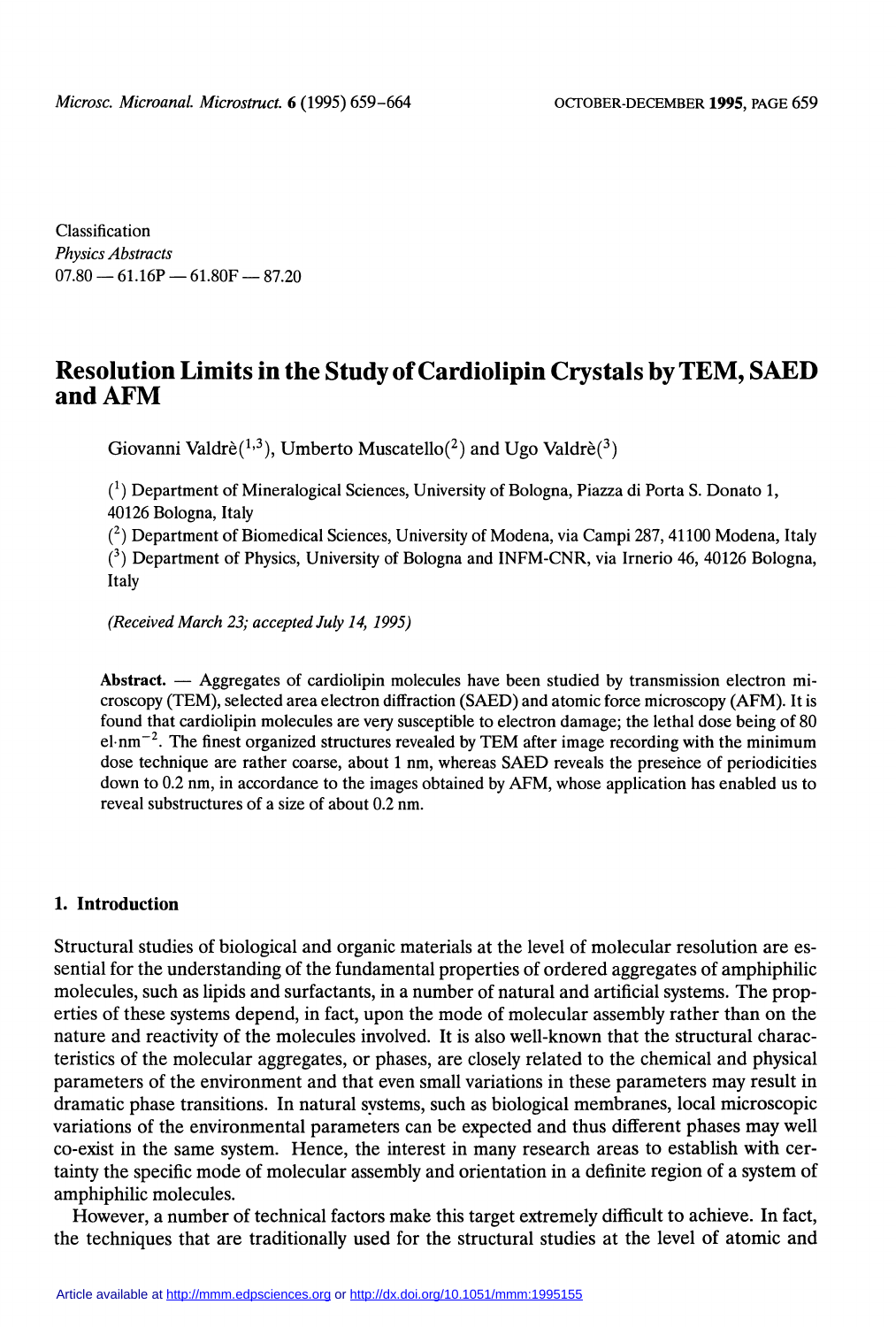molecular resolution, such as X-ray diffraction and Nuclear Magnetic Resonance, are not suitable since they provide essentially averaged information over relatively large areas, usually greater than those of the phases.

The most appropriate technique for imaging individual phases and molecules would be, a priori, high resolution Transmission Electron Microscopy (TEM). However, its application is greatly impaired by the structural damage caused by the electron beam. As to Scanning Probe Microscopies (SPMs), the most promising technique would be, in principle, Atomic Force Microscopy (AFM), since it can be performed in air and/or in the natural environment, and is capable of atomic resolution. Furthermore, it can be used to the study of non-conducting specimens, such as those made of organic molecules in air with little, if any, damage to the structure. However, the results reported in the literature show that the resolution so far obtained with AFM on organic samples is not better than  $0.5$  nm  $[1, 2]$ .

The aim of this work was first to establish the experimental limit of the resolution achievable at room temperature (RT) with a TEM operated in both the imaging and diffraction modes, when applied to the study of ordered aggregates of organic amphiphilic molecules. The electron dose was measured. Selected Area Electron Diffraction (SAED) patterns, recorded under the minimum electron dose, were then compared to the images obtained with the AFM, in order to find the level of reliable resolution achievable with it. The latter work has required the establishment of suitable preparation and observation conditions.

#### 2. Materials and Methods

The observations were made on ordered aggregates of cardiolipin molecules (tetra-acyl-diphosphatidyl-glycerol, Fig. 1). The presence of four acyl chains confers to this molecule a strong apolar tendency which stabilises the various phases and represents a distinctive structural feature [3].

The specimens consisted of a few layers of orderly assembled molecules whose thickness was about 50 nm. The best results for the film formation were obtained by dropping an amount of cardiolipin, dissolved in absolute alcohol, onto a freshly cleaved mica surface and stored at 0° for 24 h in an atmosphere of saturated ethanol. Under these conditions, the amphiphilic molecules form an oriented monolayer with the polar portions in contact with the mica surface and the hydrocarbon chains extended above; the latter act as a template for subsequent layers. The specimens so prepared were observed directly in air with the AFM. For TEM and SAED, the specimens were coated with a layer of evaporated carbon, detached from the mica and retrieved on a grid covered with a holey formvar film. The observations were made in a Philips EM400T electron microscope equipped with a field emission gun and with a Digital Instruments AFM NanoScope Multimode.

#### 3. Results

3.1 TEM AND SAED OBSERVATIONS. — The effect of electron irradiation at room temperature on the structural organization of cardiolipin aggregates was analysed by studying, on photographic plates (Agfa Scientia EM film) the progressive disappearance of the diffraction spots.

The electron diffraction pattern shown in Figure 2 (left) has been recorded with a dose of about 10 el $\cdot$ nm<sup>-2</sup>. A quasi-hexagonal lattice is revealed; the corresponding lattice planes have spacings of 0.20 (weak reflections), 0.38 nm and 0.43 nm.

By increasing the electron dose to 40 el $\cdot$ nm<sup>-2</sup>, all reflections faint significantly (Fig. 2, centre). When the electron dose is increased up to 80 el $\cdot$ nm<sup>-2</sup>, all reflections disappear (Fig. 2, right). Long-distance periodicities are not visible in the patterns because their are inside the 0-order spot (corresponding to spacing greater than 1 nm). Cardiolipin is therefore an organic molecule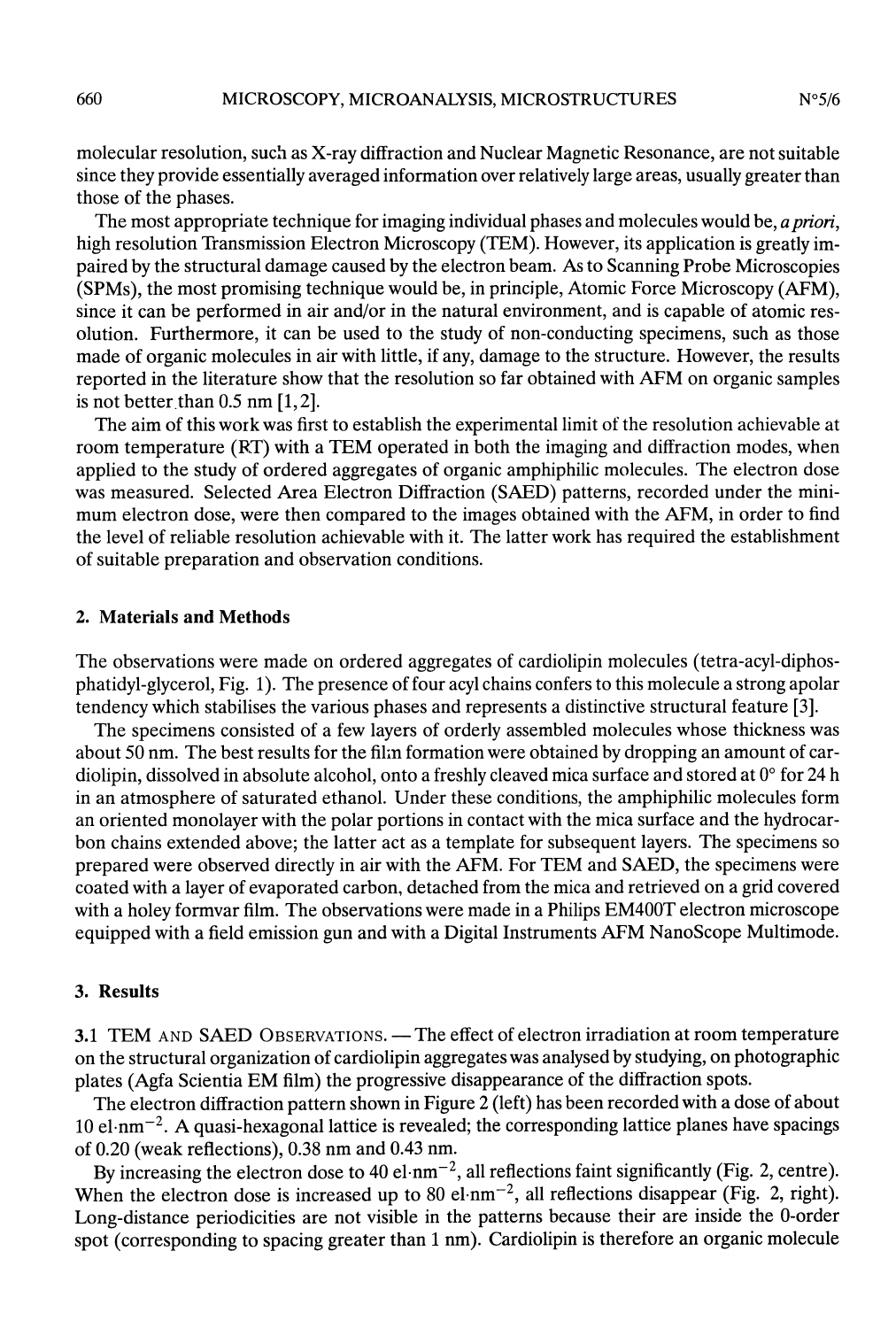

Fig. 1. - Chemical formula of a cardiolipin molecule. To be noted the four tails, each one being formed by an àpolar acyl chain.

highly susceptible to electron damage as it may have been expected being an aliphatic molecule, and as can be deduced by comparison of the above results with the data available for other organic materials [4]. The lethal dose is by two orders of magnitude smaller than that required to record an image in TEM imaging mode, at a magnification of 100 000  $\times$ .

Consistent with the conclusions derived from electron diffraction data are the observations made in the TEM imaging mode at high magnification where only long-distance periodicities are seen (Fig. 3). However, it is worth noting that the overall appearance of the irradiated specimen is not homogeneous. In fact, some areas, randomly distributed, appear completely amorphous, whereas others show a lamellar-like organization. The interlamellar spacing varies from about 4 nm to about 5 nm. In places, clusters of layers having a periodicity of 1 or 2 nm are also observed (Fig. 3). As pointed out by Fryer [5] the damage does not appear to nucleate randomly, but in specific places where the structure is distorted as a result of bending or structural defects, or to a less organized packing (e.g., at the centre of round clusters).

The observations definitely show that the resolution of TEM images of cardiolipin specimens is inherently limited by radiation damage to 1 nm. They also show that SAED can cast light on a much finer crystal structure.It should be noted, however, that SAED requires a relatively large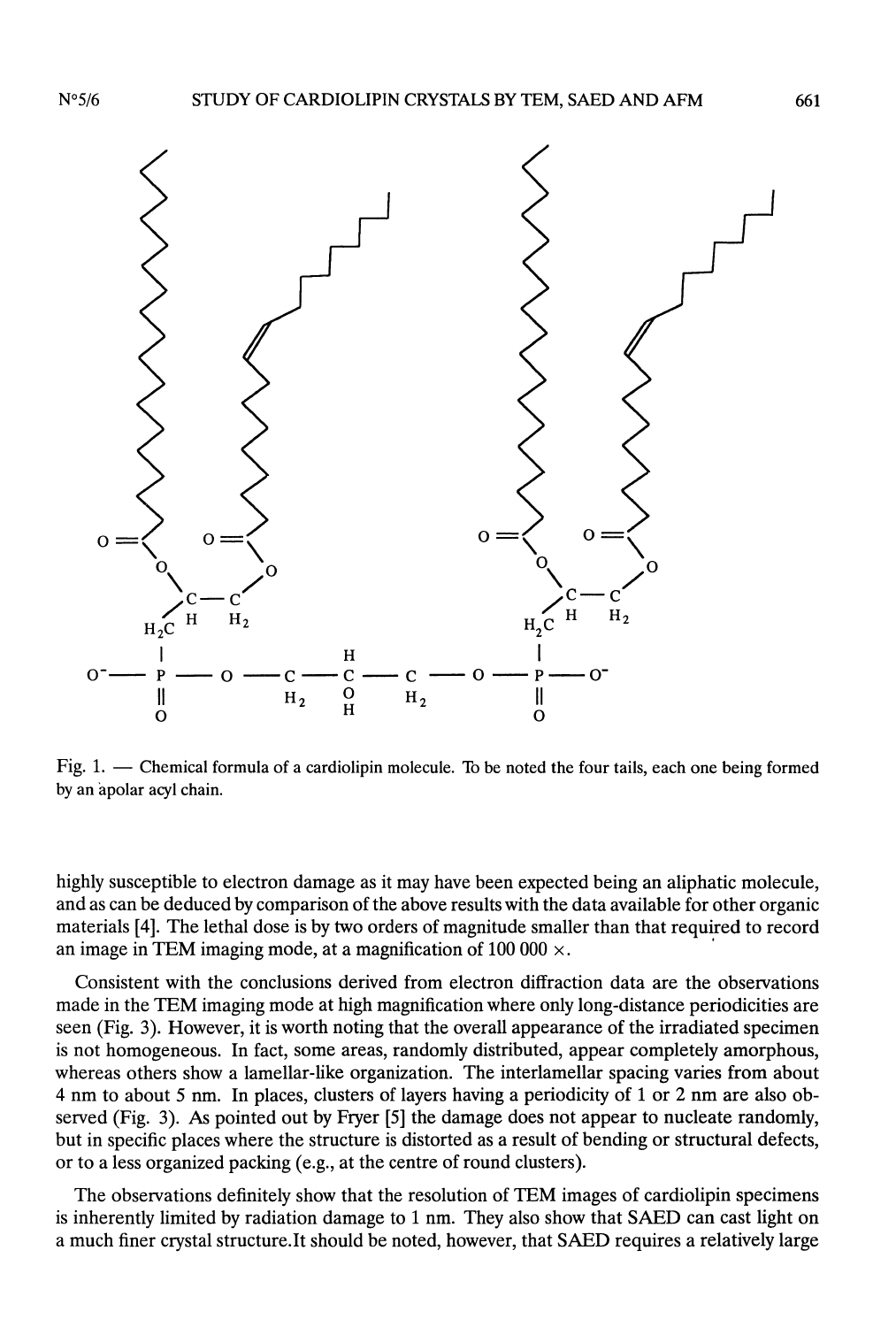

Fig. 2. - Series of electron diffraction patterns recorded at increasing doses of electrons. Left: pattern recorded at the minimum dose of electrons required for recording (about 0.5 s); the spacings corresponding to the visible spots are: 0.20, 0.38 and 0.43 nm. Centre: pattern recorded at a dose of 40 el.nm<sup>-2</sup>; the spots appear significantly fainter. Optical densitometry confirms this reduction. Right: pattern recorded at a dose of 80 el $\cdot$ nm<sup>-2</sup>: all spots related to short distance periodicities have completely disappeared.



Fig. 3. - Transmission electron micrograph of a cardiolipin crystal as it appears after the exposure to the electron beam for recording the image (minimum dose). After focus sing was performed, a fresh speci men area was moved under the beam and the image recorded. Exposure time: 8 s; the magnification mark corresponds to 100 nm. The inset show the same region after amorphization.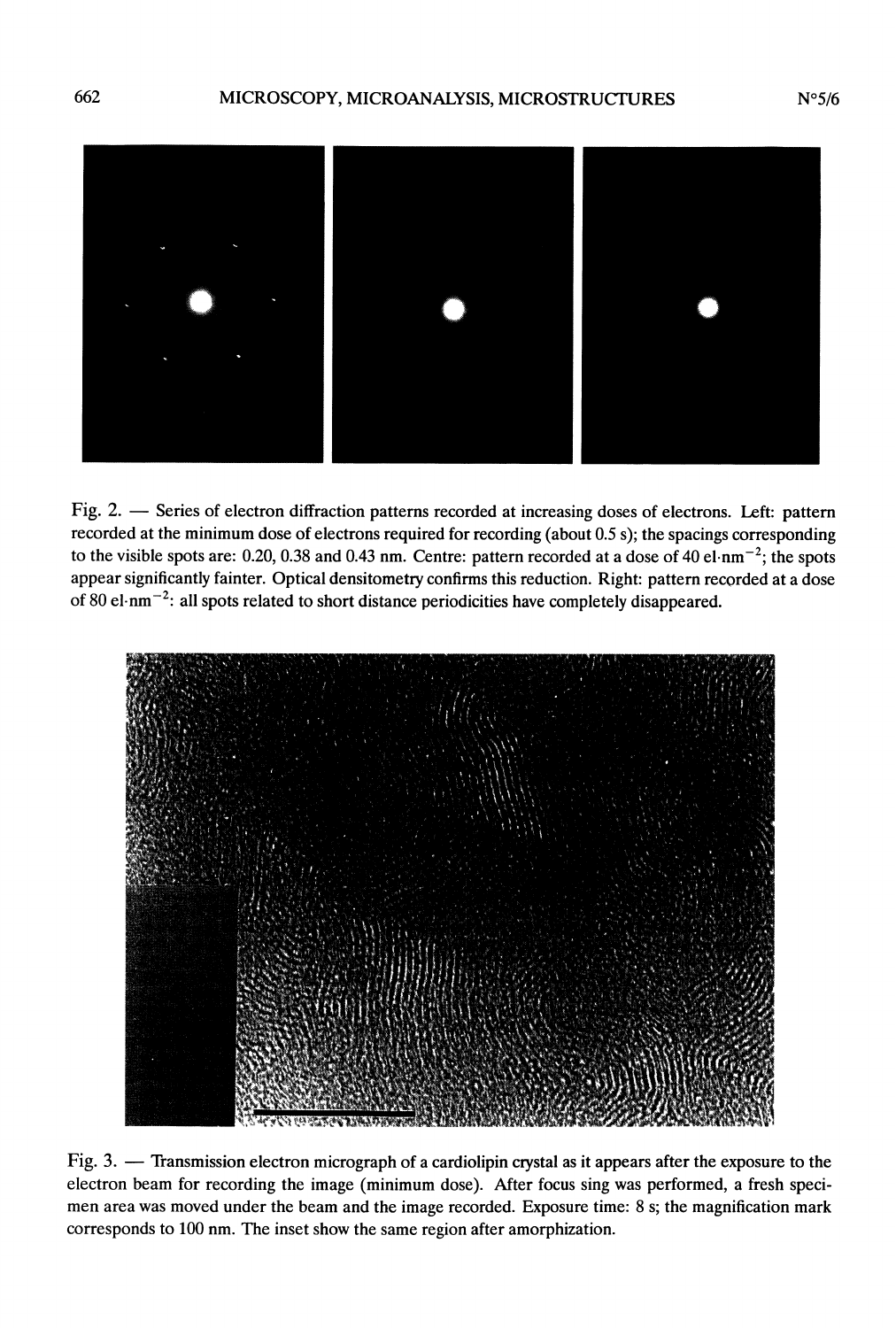$N°5/6$ 



Fig. 4. - AFM high resolution row image of an outermost cardiolipin layer showing in most cases the four adjacent substructures per molecule which correspond to the four acyl chains. The diameter of each substructure is about 0.20 nm. The molecules are organized in a quasi-hexagonal planar array. The observations were made with the contact mode, in air, with an applied force of about 5 nN.

uniform area, where there must be enough unit cells in the crystal in order to increase the signalto-noise ratio. Furthermore, electron microscopy techniques produce the removal of water from the sample, which may alter the original geometry of the molecular aggregates.

3.2 AFM OBSERVATIONS. — The atomic forces between probe and sample in AFM may be divided into two components: one originates from the Coulomb repulsion between the ion cores; the other component is due to the interaction of valence electrons with the ion cores. The ionion repulsive force is stronger than the latter and varies also more rapidly with the position of the outmost tip atom for small tip/sample separations. The strong distance dependence of the ion-ion repulsion forces is the reason for the high spatial resolution achieved by the contact force mode of operation [6]. This mode, or high resolution mode, was used in the present case: the tip runs very close to the specimen and the interaction force (i.e., the cantilever deflection) is kept constant. The cantilever elastic constant must be the smallest possible to reduce the risk of damaging the surface of the specimen (e.g., less than  $0.1 \text{ Nm}^{-1}$ ). Specimen material can sometimes be removed by the tip and may accumulate on it and/or at the ends of the scan lines. To ascertain the occurrence of damage and/or the absence of artifacts in the images one should: check the reproducibility of the images, change the magnification (high to low) and/or the scan angle and height, replace the cantilever and use reference specimens. The forces applied to the specimen can be reduced by up to two orders of magnitude by working with cantilever and sample immersed in a liquid.